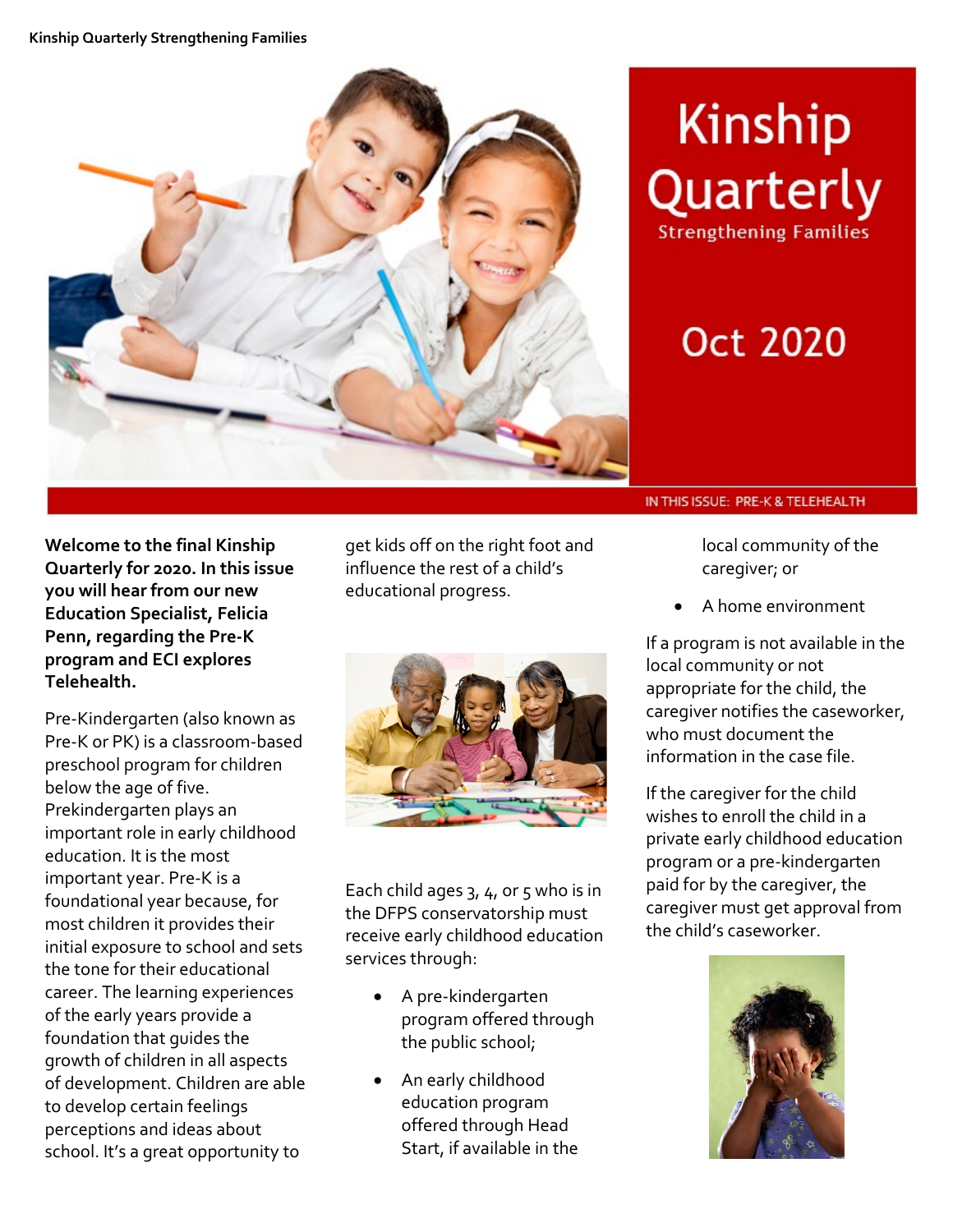#### KINSHIP QUARTERLY STRENGTHENING FAMILIES

In situations which require a Pre-K Verification form to prove eligibility, the caregiver needs to request the form. They may request the form by emailing the PreK mailbox [Prekverificationltr@dfps.state.tx.](mailto:Prekverificationltr@dfps.state.tx.us) [us](mailto:Prekverificationltr@dfps.state.tx.us)

Include child's full name for enrollment and date of birth.

#### **Laws that Support Educational Stability**

**[https://tea.texas.gov/FosterCareStu](https://tea.texas.gov/FosterCareStudentSuccess/laws) [dentSuccess/laws](https://tea.texas.gov/FosterCareStudentSuccess/laws)**

CPS regional education specialists help students in substitute care, and are a resource to CPS staff, caregivers, and community stakeholders.

| Region           | <b>Specialist Name</b>                  | <b>Phone</b>   |
|------------------|-----------------------------------------|----------------|
| 1                | Pauline Taylor                          | (806) 472-5095 |
|                  | Pauline.Taylor@dfps.state.tx.us         | (806) 786-4961 |
| 2                | Debbie Welborn                          | (940) 864-1123 |
|                  | debra.welborn@dfps.state.tx.us          | (325) 340-2873 |
| 3F               | Carolyn J. Marshall                     | (214) 236-5015 |
|                  | Carolyn.Marshall@dfps.state.tx.us       |                |
| 3W               | Norma Eaves                             | (817) 605-4666 |
|                  | Norma.Eaves@dfps.state.tx.us            | (817) 879-1929 |
| 4                | Kathy Thurman                           | (903) 440-3339 |
|                  | Kathy. Thurman@dfps.state.tx.us         |                |
| 5                | Lisa McKnight                           | (936) 569-5329 |
|                  | Lisa.McKnight@dfps.state.tx.us          | (936) 205-7996 |
| $6A -$           | Felicia Bennett Chambers                | (713) 767-2589 |
| Harris<br>County | Felicia.BennetChambers@dfps.state.tx.us | (832) 454-5874 |
| $6B -$           | Cari Schroeder                          | (936) 525-2110 |
| All other        | Cari.Schroeder@dfps.state.tx.us         | (936) 689-4895 |
| counties         |                                         |                |
| $\overline{1}$   | Tammy Lee                               | (512) 834-3831 |
|                  | Tammy.Lee@dfps.state.tx.us              | (512) 581-8132 |
| 8                | Makada Ward                             | (210) 337-3262 |
|                  | Makada. Ward@dfps.state.tx.us           | (210) 213-3524 |
| 9 & 10           | Perla Pena                              | (915) 929-9678 |
|                  | Perla.Pena@dfps.state.tx.us             |                |
| 11               | Mitzi Puentes                           | (956) 257-6255 |
|                  | Mitzi.Puentes2@dfps.state.tx.us         |                |
| 12 State         | Felicia Penn                            | (737) 249-8357 |
| Office           | Felicia.Penn@dfps.state.tx.us           |                |

# **Good to Know**

The Texas Health and Human Services Early Childhood Intervention (ECI) program serves children birth to 36 months with developmental delays or disabilities and their families. ECI is now providing children and their families services through telehealth.



*Telehealth is the delivery of early intervention services using distance technology when the ECI provider and child and caregiver are not in the same physical location.* Telehealth services can be provided when in-person visits pose a health risk, travel is difficult, or locations are difficult to access. By using videoconferencing technology, the ECI provider uses the coaching approach to show parents how to help their child learn new skills, answer questions, and watch the parents practice the activities. Telehealth works well with the ECI coaching approach and helps parents improve their skills in fostering their child's communication by focusing intervention on caregiver-child interaction.

Research has shown therapies delivered through telehealth may be as effective as those delivered in person. The American Physical Therapy Association, American Occupational Therapy Association, and American Speech-Language-Hearing Association all support telehealth*.* Telehealth helps parents gain confidence in helping their child, because they are the ones trying different activities "hands on" with their child.

Each ECI contractor may offer different services through telehealth. Check with your local agency to learn more about options available to families in your area. To find the local ECI program visit the **ECI Program** [Search](https://citysearch.hhsc.state.tx.us/) page or call the Health and Human Services Commission Ombudsman office at (877) 787- 8999 (choose option 3).

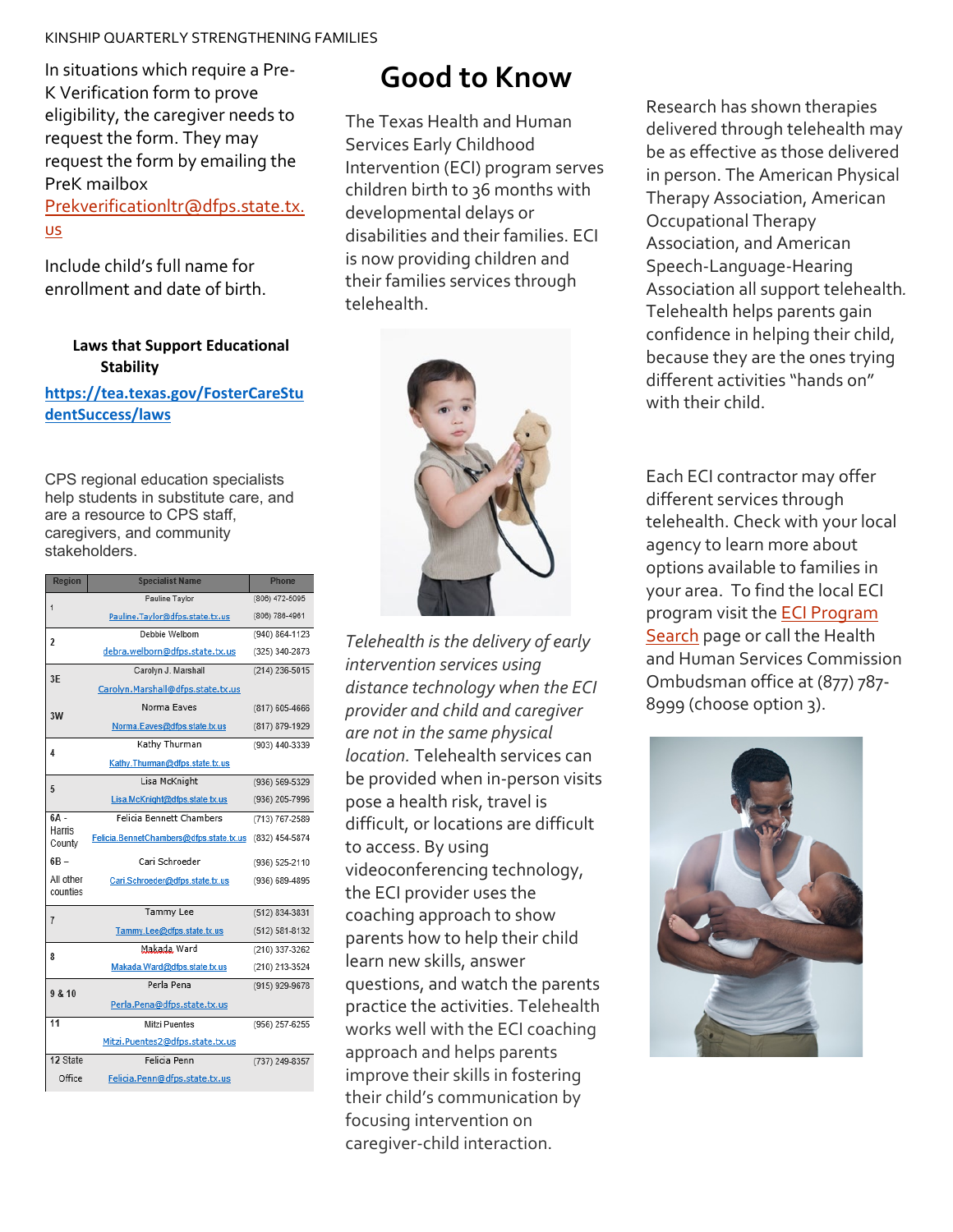## **HOLIDAY SAFETY**



### **HALLOWEEN**

- DECORATE COSTUMES AND BAGS WITH REFLECTIVE TAPE OR STICKERS AND, IF POSSIBLE, CHOOSE LIGHT COLORS. USE NON-TOXIC FACE PAINT AND MAKEUP WHENEVER POSSIBLE.
- HAVE KIDS USE GLOW STICKS OR FLASHLIGHTS TO HELP THEM SEE AND BE SEEN BY DRIVERS.

### **THANKSGIVING**

• KEEP HOT FOOD OUT OF THE REACH OF LITTLE HANDS, BE SURE THAT POT HANDLES AND OTHER DISHES AREN'T CLOSE TO THE EDGE OF THE COUNTER OR TABLE WHERE THEY COULD BE PULLED DOWN BY CURIOUS KIDS.

## **CHRISTMAS**

- AVOID BUYING TOYS THAT HAVE SMALL PARTS AND MAY POSE A CHOKING DANGER. LOOK FOR QUALITY IN DESIGN AND CONSTRUCTION, AND FOLLOW AGE AND SAFETY RECOMMENDATIONS ON LABELS.
- IF YOU BUY A BICYCLE FOR A CHILD, BUY A HELMET TOO AND MAKE SURE THE CHILD WEARS IT.
- MISTLETOE, HOLLY, & POINSETTIAS, ARE COMMONLY USED AS DECORATIONS AND ARE CONSIDERED POTENTIALLY POISONOUS. KEEP OUT OF THE REACH OF KIDS.

## **RESOURCES**



- [Unemployment Benefits](https://www.twc.texas.gov/jobseekers/applying-unemployment-benefits)
- [Holiday assistance for](https://www.needhelppayingbills.com/html/holiday_assistance___christmas.html)  [Christmas, Easter, and](https://www.needhelppayingbills.com/html/holiday_assistance___christmas.html)  **[Thanksgiving](https://www.needhelppayingbills.com/html/holiday_assistance___christmas.html)**
- [Meals for Students](https://txschools.gov/)
- [Rent and Housing Assistance](https://www.needhelppayingbills.com/html/get_help_paying_rent.html)  [Programs](https://www.needhelppayingbills.com/html/get_help_paying_rent.html)
- [Utility Assistance](https://www.needhelppayingbills.com/html/need_help_with_electric_bills.html)
- [Your Texas Benefits](https://www.yourtexasbenefits.com/Learn/Home)
- [State of Texas Financial Aid](https://comptroller.texas.gov/programs/education/msp/funding/aid/aidtx.php)  [Programs](https://comptroller.texas.gov/programs/education/msp/funding/aid/aidtx.php)
- [2-1-1 Texas](https://www.211texas.org/)
- [Texas Kinship Caregivers](https://www.facebook.com/TexasKinshipCaregivers) [Facebook Page](https://www.facebook.com/TexasKinshipCaregivers)
- [Kinship Manual](https://www.dfps.state.tx.us/Child_Protection/Kinship_Care/documents/KinshipManual.pdf)
- **[PREVENTION AND EARLY](http://www.dfps.state.tx.us/Prevention_and_Early_Intervention/Programs_Available_In_Your_County/default.asp)** [INTERVENTION \(PEI\) PROGRAM](http://www.dfps.state.tx.us/Prevention_and_Early_Intervention/Programs_Available_In_Your_County/default.asp)  [LOCATOR](http://www.dfps.state.tx.us/Prevention_and_Early_Intervention/Programs_Available_In_Your_County/default.asp)